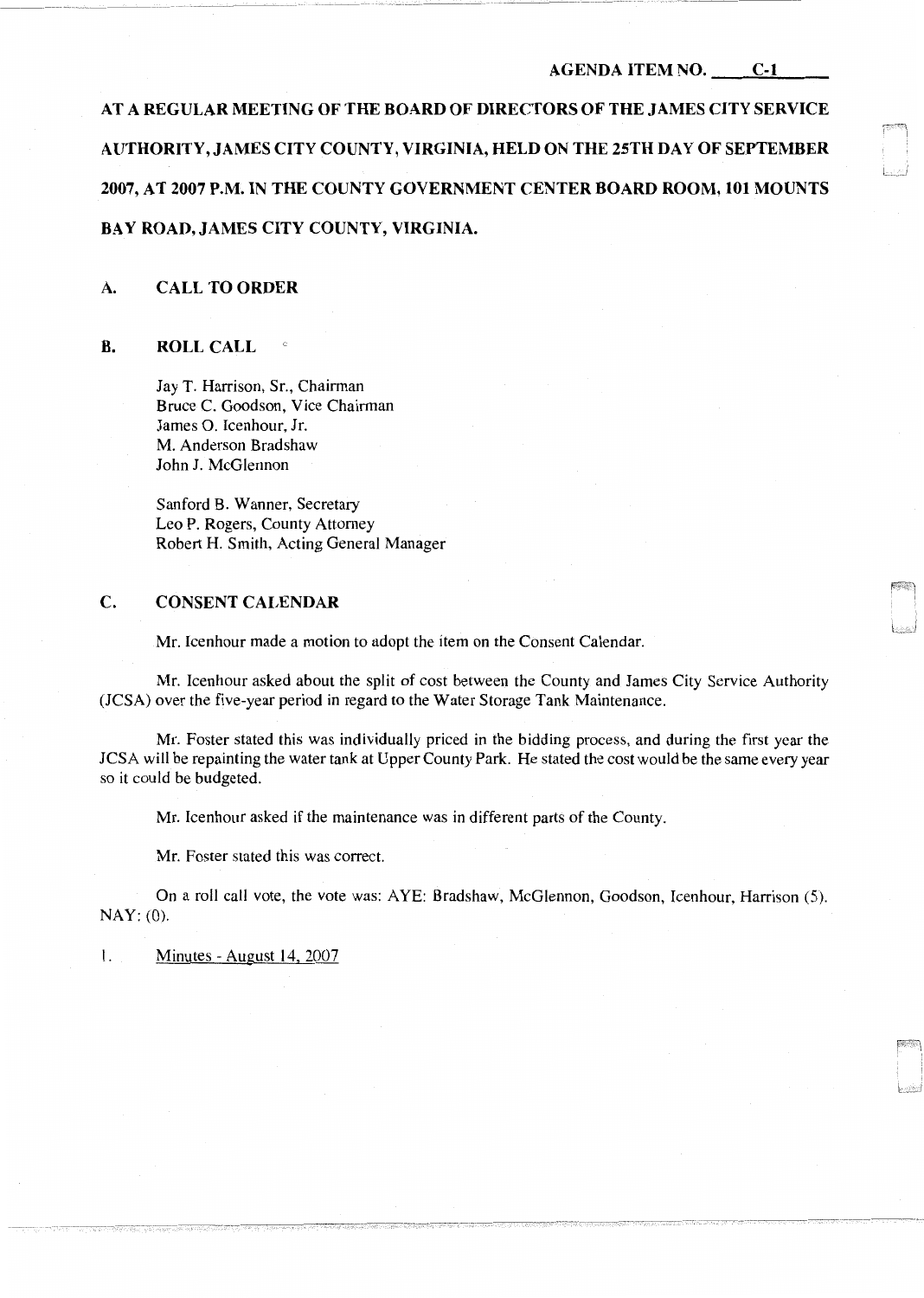# 2. Bid Award - Lift Station 1-1 Powhatan Creek Interceptor Rehabilitation

## **RESOLUTION**

## BID AWARD -LIFT STATION 1-1 POWHATAN CREEK

### INTERCEPTOR REHABILITATION

- WHEREAS, the plans and specifications for the Lift Station 1-1 Powhatan Creek Interceptor Rehabilitation have been publicly advertised and competitively bid with three firms submitting bids, ranging from \$1,336,300 to \$2,033, 726; and
- WHEREAS, Inner-View, LTD submitted the low bid and has been determined capable of completing the project.
- NOW, THEREFORE, BE IT RESOLVED that the Board of Directors of the James City Service Authority, James City County, Virginia, hereby awards the Lift Station 1-1 Powhatan Creek Interceptor Rehabilitation project to Inner-View, LTD for a bid of \$1,336,300.

2. Bid Award - Raleigh Square Water and Sewer System Improvements

# **RESOLUTION**

## BID AWARD - RALEIGH SQUARE WATER AND SEWER SYSTEM IMPROVEMENTS

- WHEREAS, the plans and specifications for the Raleigh Square Water and Sewer System Improvements have been publicly advertised and competitively bid with four firms responding; and
- WHEREAS, J. Sanders Construction submitted the lowest bid of \$696, 112 and has been determined capable of performing the work associated with the project.
- NOW, THEREFORE BE IT RESOLVED that the Board of Directors of the James City Service Authority, James City County, Virginia, hereby awards the contract for the Raleigh Square Water and Sewer System Improvements Project to J. Sanders Construction for a contract amount of \$696,112.
- 3. Contract Award Water Storage Tank Maintenance

## **RESOLUTION**

## CONTRACT AW ARD - WATER STORAGE TANK MAINTENANCE

WHEREAS, a Request for Proposals has been advertised and evaluated for a Water Storage Tank Maintenance contract with the option to renew the contract for up to four one-year terms; and

 $L_{\rm{max}}$  and  $L_{\rm{max}}$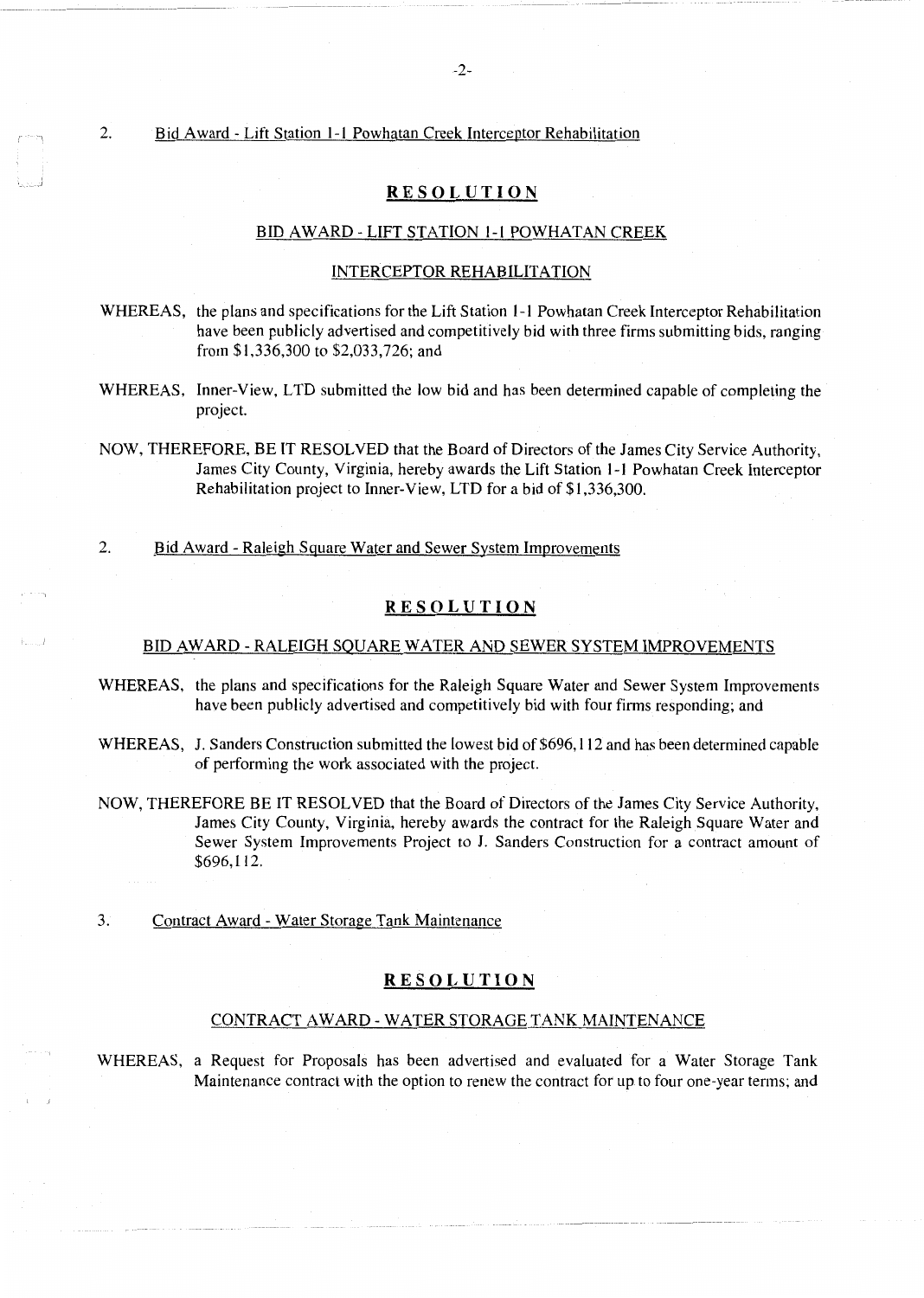WHEREAS, a pre-proposal conference was held with five firms attending; and

- WHEREAS, only Superior Industrial Maintenance Company submitted a proposal, and that firm has been determined to be qualified and capable of providing the required services.
- NOW, THEREFORE, BE IT RESOLVED that the Board of Directors of the James City Service Authority, James City County, Virginia, hereby awards the Water Storage Tank Maintenance contract to Superior Industrial Maintenance Company in an annual amount of \$254,944 over five years for a total of \$1,274,720.

# **D. PUBLIC HEARING**

### I. Vacate Access Easement - 4015 Ironbound Road

Mr. Foster stated the public hearing was a vacation of an easement at 4015 Ironbound Road. He stated that two water tanks opened about five years ago at the site of the old WMBG building. He explained that the easement that crossed the property was split when Monticello A venue was constructed, which created surplus property purchased from VDOT. He said when the property was purchased, it was thought to be abandoned. Mr. Foster explained that AIG Baker had a construction project on other side of Monticello which required action to vacate the easement. He stated the property was a 50-foot easement that goes through where the tanks are located. Staff recommended approval of resolution.

Mr. Harrison opened the public hearing.

As no one wished to speak to this matter, Mr. Harrison closed the public hearing.

Mr. McGlennon made a motion to adopt the resolution.

On a roll call vote, the vote was: AYE: Bradshaw, McGlennon, Goodson, Icenhour, Harrison (5). NAY: (0).

## **RESOLUTION**

## VACATE ACCESS EASEMENT - 4015 IRONBOUND ROAD

- WHEREAS, the James City Service Authority (JCSA) owns a parcel of property located at 4015 Ironbound Road where a one-million-gallon water storage facility is located; and
- WHEREAS, it has been determined that an unneeded access easement is located on the property and the parcel has been severed by the construction of Monticello Avenue from the parcel for which the access easement was created; and

WHEREAS, the easement is no longer needed and is an impediment to the JCSA parcel.

NOW, THEREFORE BE IT RESOLVED that the Board of Directors of the James City Service Authority, James City County, Virginia, after conducting a public hearing, authorizes the General Manager to sign the appropriate document to vacate the easement.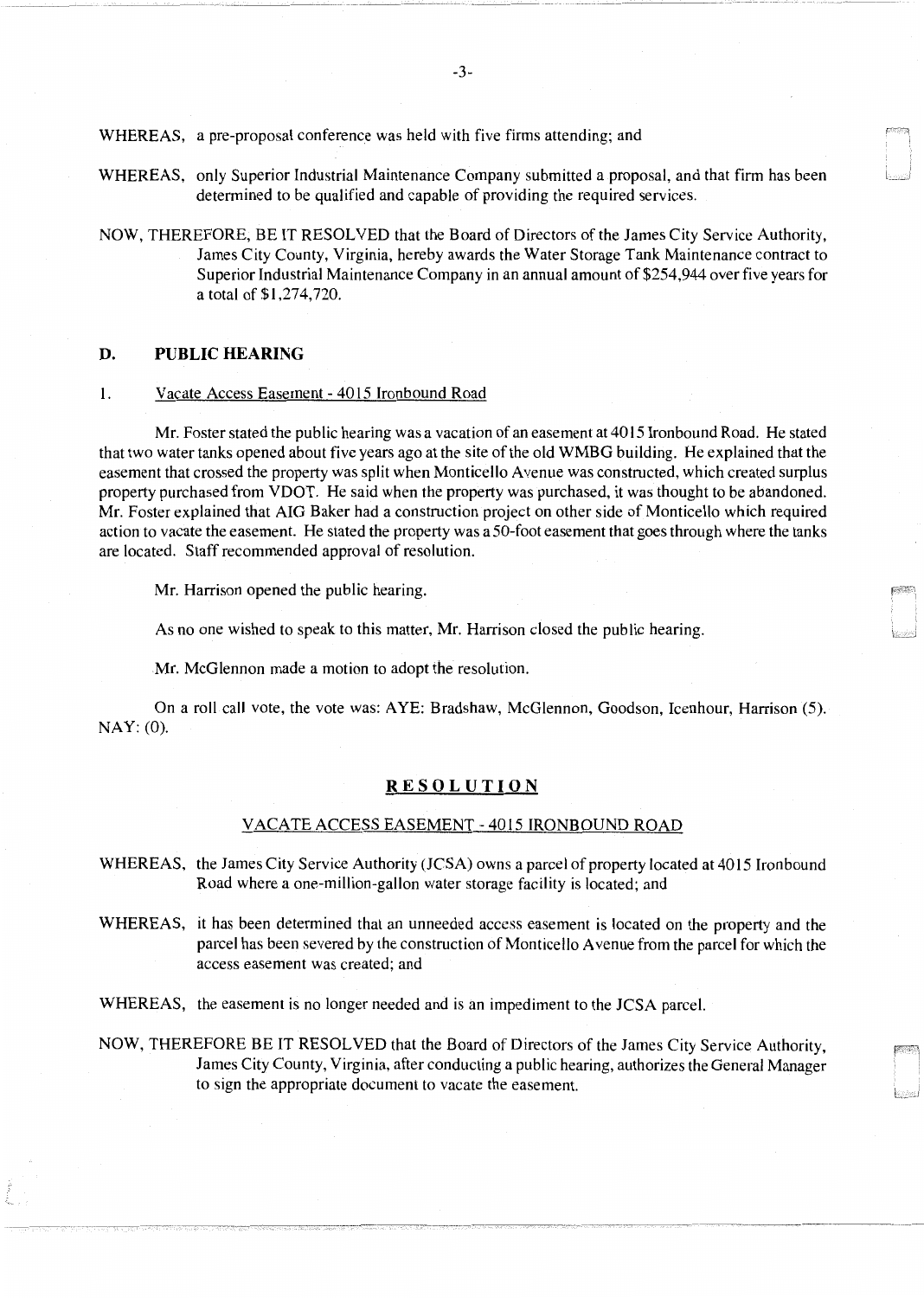# **E. BOARD REQUESTS AND DIRECTIVES**

Mr. McGlennon asked if staff could come back with a proposal to return insurance coverage on the cans on grinder pumps. He asked what was necessary to include that coverage. He said due to recent failures of cans on grinder pumps, citizens would like the coverage.

Mr. Foster stated that staff has been looking at this and out of 825 grinder pumps under maintenance, over the last five years 45 grinder cans have malfunctioned. He stated that the grinder pumps are installed when the structure is built, so it is difficult to ensure they are installed properly because contractor wants to get it installed and covered. He stated in an effort to provide protection, cost estimates were between \$50 and \$60 per year, per grinder pump service agreement, with a total cost of about \$300.

Mr. McGlennon asked if after a few years, that is more than needed, then the JCSA can decrease the coverage.

Mr. Foster stated that was correct, and that the fee is based on the costs of providing the service. He stated that a private contractor maintains the grinder pumps currently and it is a successful partnership.

Mr. McGlennon asked about battery backups for grinder pumps.

Mr. Foster stated the decision to not use a battery back-up alarm was made several years ago when grinder pumps were introduced into the County. The rational for the decision was that the battery required maintenance by the home owner and in most cases would fail resulting in no failure alarm. Under the current configuration the alarm will work at all times except when there is a electricity failure when the pump will not operate anyway.

Mr. Foster stated that since 1993 JCSA bills have been combined with bills for the Hampton Roads Sanitation District (HRSD) so citizens get one bill instead of two. He stated the billing software needed updates and the exchange has been difficult. He said that there were over 500,000 customers being served by 13-17 utilities, creating an usually sophisticated software billing system. He said he anticipated challenges, and because of software issues, the JCSA has not been able to issue bills. He noted that it was getting closer to a new billing date and that JCSA had been in close contact with HRSD, so staff should be able to start printing invoices in the next few days. He said that the billing system could print 10,000-20,000 bills over the weekend. He stated that staff is working with HRSD on the issue and that the JCSA would be waiving any penalties as a result of the billing problem.

Mr. Goodson asked if there was a date set when a different billing plan would be implemented.

Mr. Foster stated staff had discussed an individual JCSA bill and that the JCSA may have to default to this for one billing period.

Mr. Goodson asked if there was capacity to include HRSD fees in an alternate billing.

Mr. Foster stated this was something staff could investigate.

Mr. Goodson stated that the amount would be known since the JCSA established the formula to determine the cost.

Mr. Foster stated that this issue was one of the challenges, but staff would look into this.

Mr. Bradshaw asked if there was an issue with the bills being inaccurate.

-4-